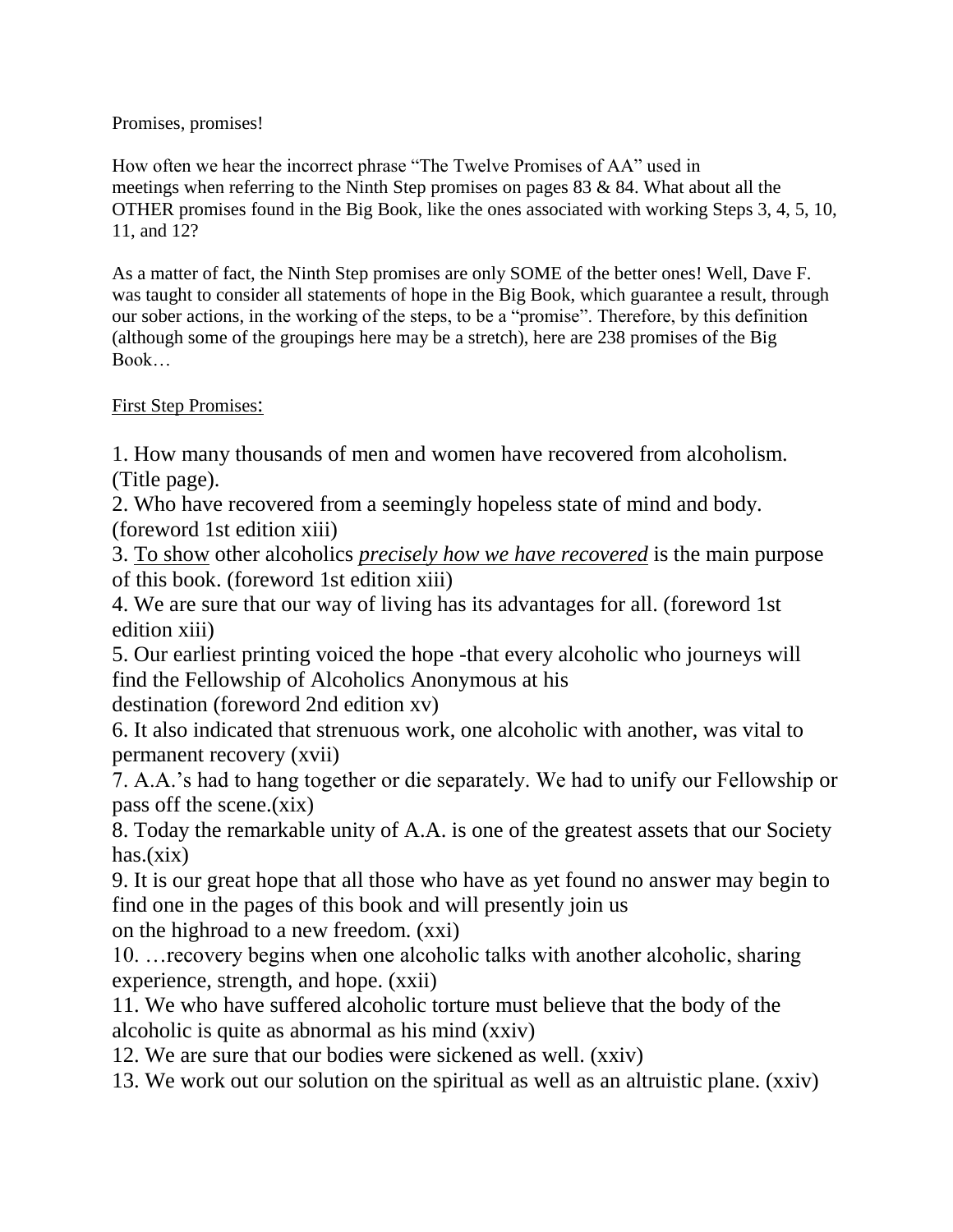14. Once a psychic change has occurred, the very same person who seemed doomed, who had so many problems he despaired of ever solving them, suddenly finds himself easily able to control his desire for alcohol, the only effort necessary being that required to follow a few simple rules. (xxvii)

15. There are many situations which arise out of the phenomenon of craving which cause men to make the supreme sacrifice rather than

continue to fight. (xxviii)

16. I was soon to be catapulted into what I like to call the fourth dimension of existence. I was to know happiness, peace, and usefulness, in a

way of life that is incredibly more wonderful as time passes. (8:2)

17. I would enter upon a new relationship with my Creator; that I would have the elements of a way of living which answered all my problems.

Belief in the power of God, plus enough willingness, honesty and humility to establish and maintain the new order of things, were the

essential requirements. (13:5)

18. For if an alcoholic failed to perfect and enlarge his spiritual life through work and self-sacrifice for others, he could not survive the certain

trials and low spots ahead. If he did not work, he would surely drink again, and if he drank, he would surely die. Then faith would be dead

indeed. With us it is just like that. (14:6)

19. It is a design for living that works in rough going. (15:1)

20. The joy of living we really have, even under pressure and difficulty. (15:2)

21. There is scarcely any form of trouble and misery which has not been overcome among us. (15:2)

22. I have seen hundreds of families set their feet in the path that really goes somewhere; have seen the most impossible domestic situations

righted; feuds and bitterness of all sorts wiped out. I have seen men come out of asylums and resume a vital place in the lives of their

families and communities. Business and professional men have regained their standing. (15:2)

23. There is, however, a vast amount of fun about it all. I suppose some would be shocked at our seeming worldliness and levity. But just

underneath there is deadly earnestness. Faith has to work twenty-four hours a day in and through us, or we perish. (16:2)

24. Most of us feel we need look no further for Utopia. We have it with us right here and now. Each day my friend's simple talk in our kitchen

multiplies itself in a widening circle of peace on earth and good will to men. (16:3) 25. …there exists among us a fellowship, a friendliness, and an understanding which is indescribably wonderful.  $(17:2)$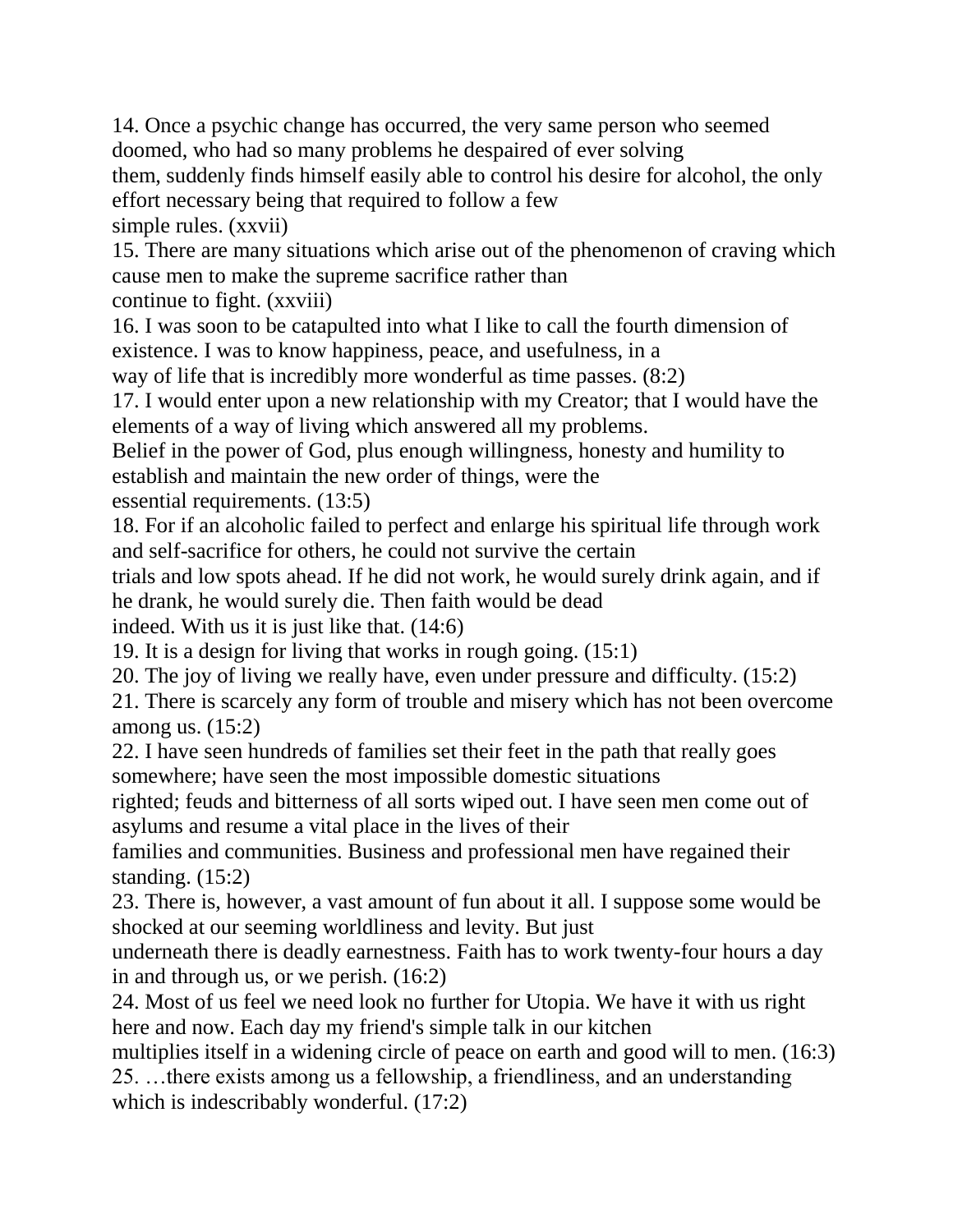26. Our joy in escape from disaster does not subside as we go our individual ways.  $(17:2)$ 

27. The feeling of having shared in a common peril is one element in the powerful cement which binds us… The tremendous fact for every one

of us is that we have discovered a common solution. We have a way out on which we can absolutely agree, and upon which we can join in

brotherly and harmonious action. This is the great news this book carries to those who suffer from alcoholism.  $(17:2)$ 

28. An illness of this sort-and we have come to believe it an illness-involves those about us in a way no other human sickness can. (18:1)

29. For with it (the alcoholic illness) there goes annihilation of all the things worth while in life. It engulfs all whose lives touch the sufferer's.

It brings misunderstanding, fierce resentment, financial insecurity, disgusted friends and employers, warped lives of blameless children, sad

wives and parents-anyone can increase the list. (18:1)

30. Most of us sense that real tolerance of other people's shortcomings and viewpoints and a respect for their opinions are attitudes which make us more useful to others. Our very lives, as ex-problem drinkers, depend upon our constant thought of others and how we may help meet their needs. (19:4)

31. The alcoholic reacts differently from normal people. We are not sure why, once a certain point is reached, little can be done for him. We

cannot answer the riddle. We know that while the alcoholic keeps away from drink, as he may do for months or years, he reacts much like

other men. We are equally positive that once he takes any alcohol whatever into his system, something happens, both in the bodily and

mental sense, which makes it virtually impossible for him to stop. (22:3)

32. The main problem of the alcoholic centers in his mind, rather than in his body. (23:1)

 $\mathcal{D}_{\mathcal{L}}$ 

33. At a certain point in the drinking of every alcoholic, he passes into a state where the most powerful desire to stop drinking is of absolutely no avail. (24:0)

34. The fact is that most alcoholics, for reasons yet obscure, have lost the power of choice in drink. Our so-called will power becomes

practically nonexistent. We are unable, at certain times, to bring into our consciousness with sufficient force the memory of the suffering

and humiliation of even a week or a month ago. We are without defense against the first drink.  $(24:1)$ 

35. There is a solution. (25:1)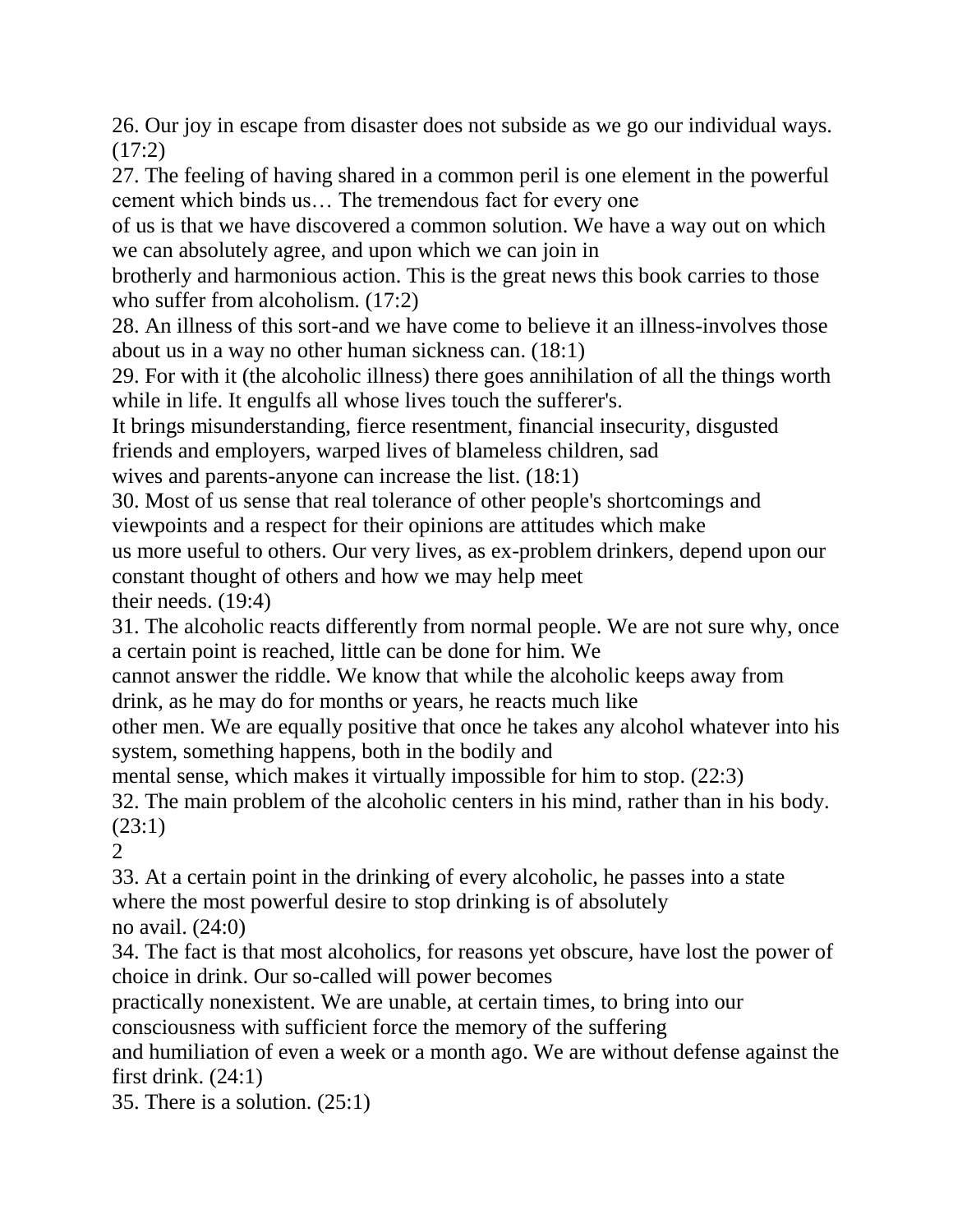36. We saw that it really worked in others. (25:1)

37. We have found much of heaven and we have been rocketed into a fourth dimension of existence of which we had not even dreamed. (25:1)

38. The central fact of our lives today is the absolute certainty that our Creator has entered into our hearts and lives in a way which is indeed

miraculous. He has commenced to accomplish those things for us which we could never do by ourselves. (25:2)

39. A new life has been given us or, if you prefer, "a design for living" that really works. (28:2)

40. All of us, whateverour race, creed, or color are the children of a living Creator with whom we may form a relationship upon simple and

understandable terms as soon as we are willing and honest enough to try. (28:3)

41. The idea that somehow, someday he will control and enjoy his drinking is the great obsession of every abnormal drinker. (30:1)

42. We alcoholics are men and women who have lost the ability to control our drinking. We know that no real alcoholic ever recovers control.

All of us felt at times that we were regaining control, but such intervals-usually brief-were inevitably followed by still less control, which

led in time to pitiful and incomprehensible demoralization. We are convinced to a man that alcoholics of our type are in the grip of a

progressive illness. Over any considerable period we get worse, never better. (30:3)

43. To be gravely affected, one does not necessarily have to drink a long time nor take the quantities some of us have. This is particularly true

of women. Potential female alcoholics often turn into the real thing and are gone beyond recall in a few years. (33:3)

*44.* The actual or potential alcoholic, with hardly an exception, will be *absolutely unable to stop drinking on the basis of self-knowledge. (39:1)*

45. That if I had an alcoholic mind, the time and place would come-I would drink again. (41:2)

46. I saw that will power and self-knowledge would not help in those strange mental blank spots. (42:0)

47. The program of action, though entirely sensible, was pretty drastic (42:0) 48. Most alcoholics have to be pretty badly mangled before they really commence to solve their problems. (43:1)

49. The alcoholic at certain times has no effective mental defense against the first drink. Except in a few rare cases, neither he nor any other

human being can provide such a defense. His defense must come from a Higher Power. (43:3)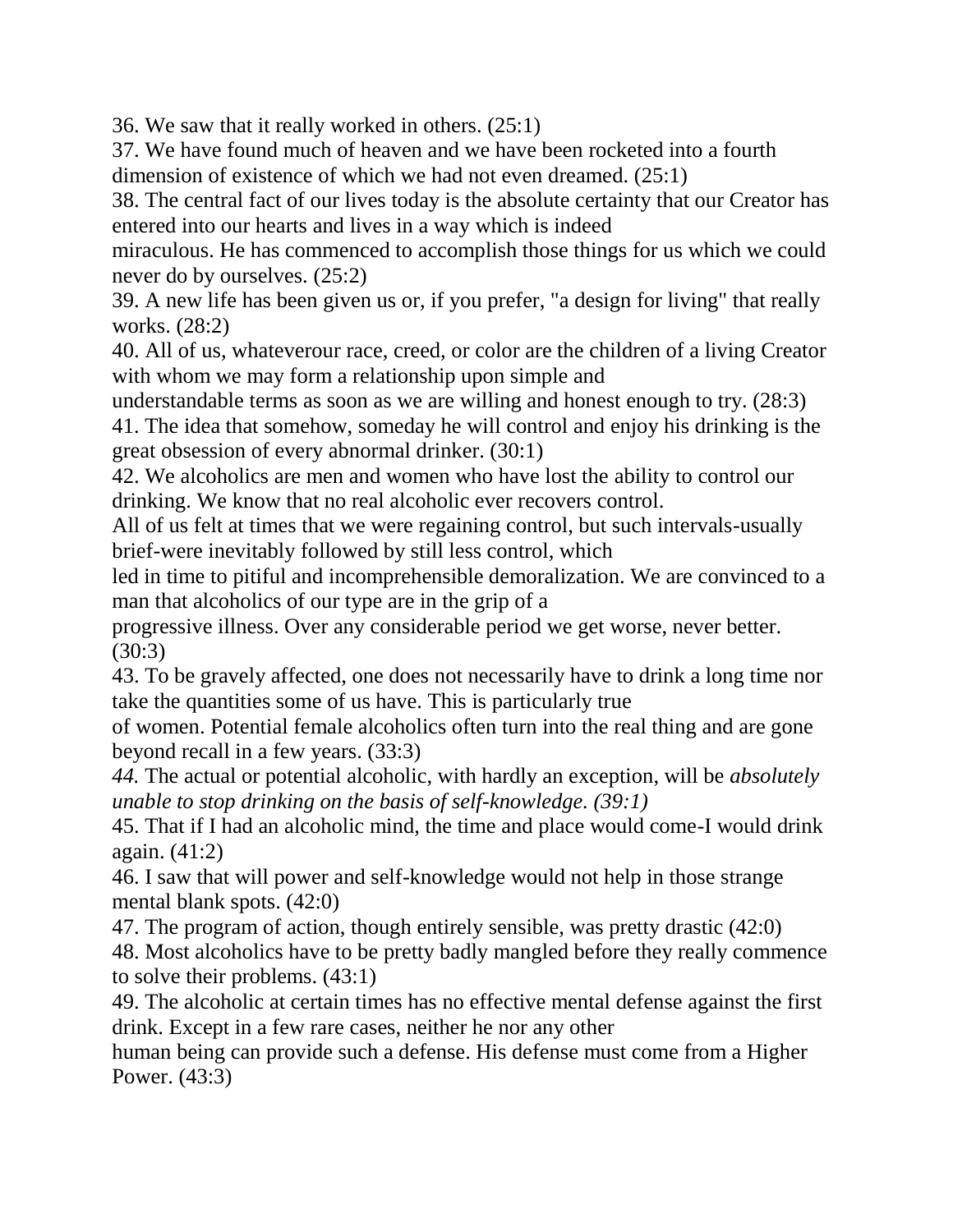50. If he is an alcoholic of the hopeless variety. To be doomed to an alcoholic death or to live on a spiritual basis are not always easy alternatives to face. (44:2)

51. We had to face the fact that we must find a spiritual basis of life -or else. (44:3) 52. Our human resources, as marshalled by the will, were not sufficient; they failed utterly.  $(45:0)$ 

53. Lack of power, that was our dilemma. We had to find a power by which we could live, and it had to be *a Power greater than ourselves.(45:1)*

## Second Step Promises:

1. We did not need to consider another's conception of God. (46:2)

2. God does not make too hard terms with those who seek Him. (46:2)

3. We found that as soon as we were able to lay aside prejudice and express even a willingness to believe in a Power greater than ourselves,

we commenced to get results, even though it was impossible for any of us to fully define or comprehend that Power, which is God. (46:1)

4. The Realm of Spirit is broad, roomy, all inclusive; never exclusive or forbidding to those who earnestly seek. It is open, we believe, to all men. (46:2)

5. As soon as a man can say that he does believe, or is willing to believe, we emphatically assure him that he is on his way. It has been

repeatedly proven among us that upon this simple cornerstone a wonderfully effective spiritual structure can be built.\* (47:2)

6. In the face of collapse and despair, in the face of the total failure of their human resources, they found that a new power, peace, happiness,

and sense of direction flowed into them. (50:4)

7. When we saw others solve their problems by a simple reliance upon the Spirit of the Universe, we had to stop doubting the power of God.

Our ideas did not work. But the God idea did. (52:3)

8. Deep down in every man, woman, and child, is the fundamental idea of God. It may be obscured by calamity, by pomp, by worship of

other things, but in some form or other it is there. (55:2)

9. If our testimony helps sweep away prejudice, enables you to think honestly, encourages you to search diligently within yourself, then, if

you wish, you can join us on the Broad Highway. With this attitude you cannot

fail. The consciousness of your belief is sure to come to

you. (55:4)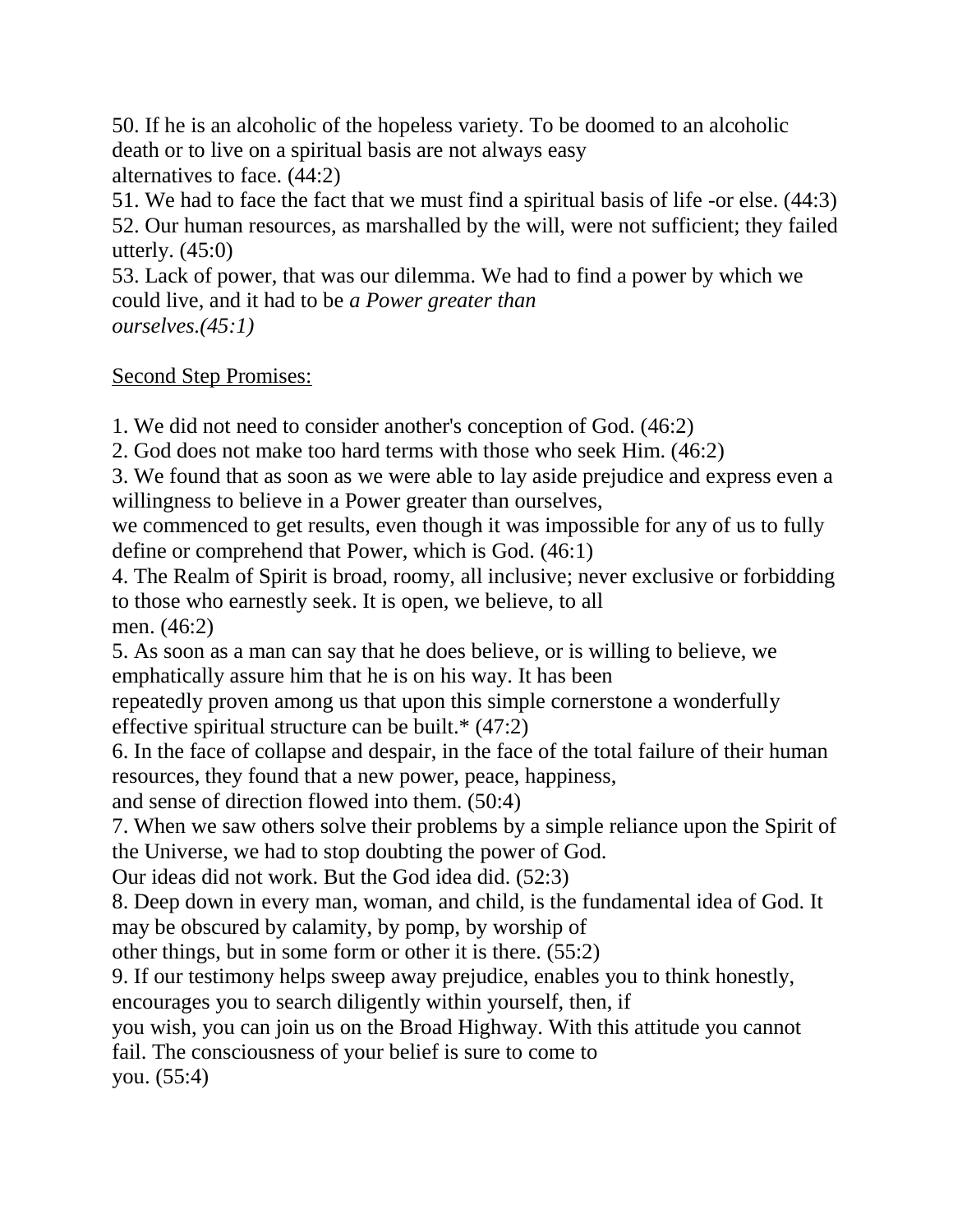10. He has come to all who have honestly sought Him. When we drew near to Him He disclosed Himself to us! (57:3)

Third Step Promises:

1. Rarely have we seen a person fail who has thoroughly followed our path. (58:1)

2. Those who do not recover are people who cannot or will not completely give themselves to this simple program, usually men and women

who are constitutionally incapable of being honest with themselves. (58:1)

3. Their chances are less than average. (58:1)

4. Some of us have tried to hold on to our old ideas and the result was nil until we let go absolutely. (58:3)

5. Without help it is too much for us. (59:0)

6. But there is One who has all power-that One is God. (59:0)

7. Half measures availed us nothing. (59:1)

8. No one among us has been able to maintain anything like perfect adherence to these principles. (60:1)

9. We claim spiritual progress rather than spiritual perfection. (60:1)

10. We were alcoholic and could not manage our own lives. (60:2)

11. Probably no human power could have relieved our alcoholism. (60:2) 3

12. God could and would if He were sought. (60:2)

13. that any life run on self-will can hardly be a success. On that basis we are almost always in collision with something or somebody, even

though our motives are good. (60:4)

14. Selfishness-self-centeredness! That, we think, is the root of our troubles. (62:1)

15. We invariably find that at some time in the past we have made decisions based on self which later placed us in a position to be hurt. (62:1)

16. So our troubles, we think, are basically of our own making. They arise out of ourselves, and the alcoholic is an extreme example of selfwill

run riot, though he usually doesn't think so. (62:2)

17. Above everything, we alcoholics must be rid of this selfishness. We must, or it kills us! God makes that possible. And there often seems

no way of entirely getting rid of self without His aid. Many of us had moral and philosophical convictions galore, but we could not live up

to them even though we would have liked to. Neither could we reduce our self-

centeredness much by wishing or trying on our own power.

We had to have God's help.  $(62:2)$ 

18. We had to quit playing God. It didn't work. (62:3)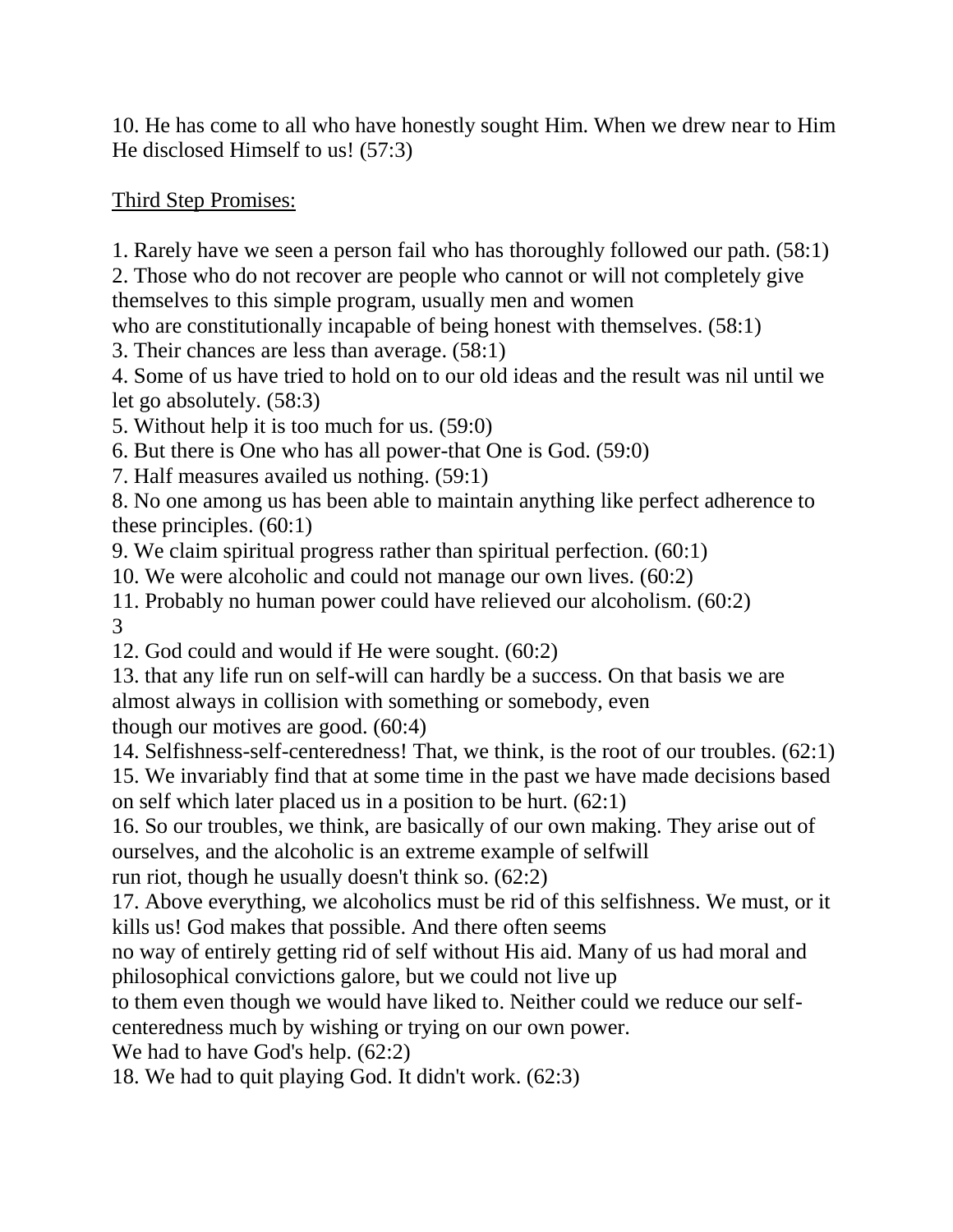19. God was going to be our Director. He is the Principal; we are His agents. He is the Father, and we are His children. Most good ideas are

simple, and this concept was the keystone of the new and triumphant arch through which we passed to freedom.  $(62:3)$ 

20. We had a new Employer. Being all powerful, He provided what we needed, if we kept close to Him and performed His work well. (63:1)

21. Established on such a footing we became less and less interested in ourselves, our little plans and designs. (63:1)

22. More and more we became interested in seeing what we could contribute to life. (63:1)

23. As we felt new power flow in, as we enjoyed peace of mind, as we discovered we could face life successfully, as we became conscious of

His presence, we began to lose our fear of today, tomorrow or the hereafter. We were reborn. (63:1)

## Fourth Step Promises:

1. Though our decision was a vital and crucial step, it could have little permanent effect unless at once followed by a strenuous effort to face,

and to be rid of, the things in ourselves which had been blocking us. (64:0)

2. Our liquor was but a symptom. (64:0)

3. Resentment is the "number one" offender. It destroys more alcoholics than anything else. From it stem all forms of spiritual disease, for we

have been not only mentally and physically ill, we have been spiritually sick. (64:3)

4. When the spiritual malady is overcome, we straighten out mentally and physically. (64:3)

5. Nothing counted but thoroughness and honesty. (65:3)

6. But the more we fought and tried to have our own way, the worse matters got. As in war, the victor only *seemed* to win. Our moments of triumph were short-lived. (66:0)

7. It is plain that a life which includes deep resentment leads only to futility and unhappiness. To the precise extent that we permit these

(resentments), do we squander the hours that might have been worth while. (66:1) 8. But with the alcoholic, whose hope is the maintenance and growth of a spiritual experience, this business of resentment is infinitely grave.

We found that it (resentment) is fatal. For when harboring such feelings we shut ourselves off from the sunlight of the Spirit. The insanity

of alcohol returns and we drink again. And with us, to drink is to die. (66:1)

9. If we were to live, we had to be free of anger. (66:2)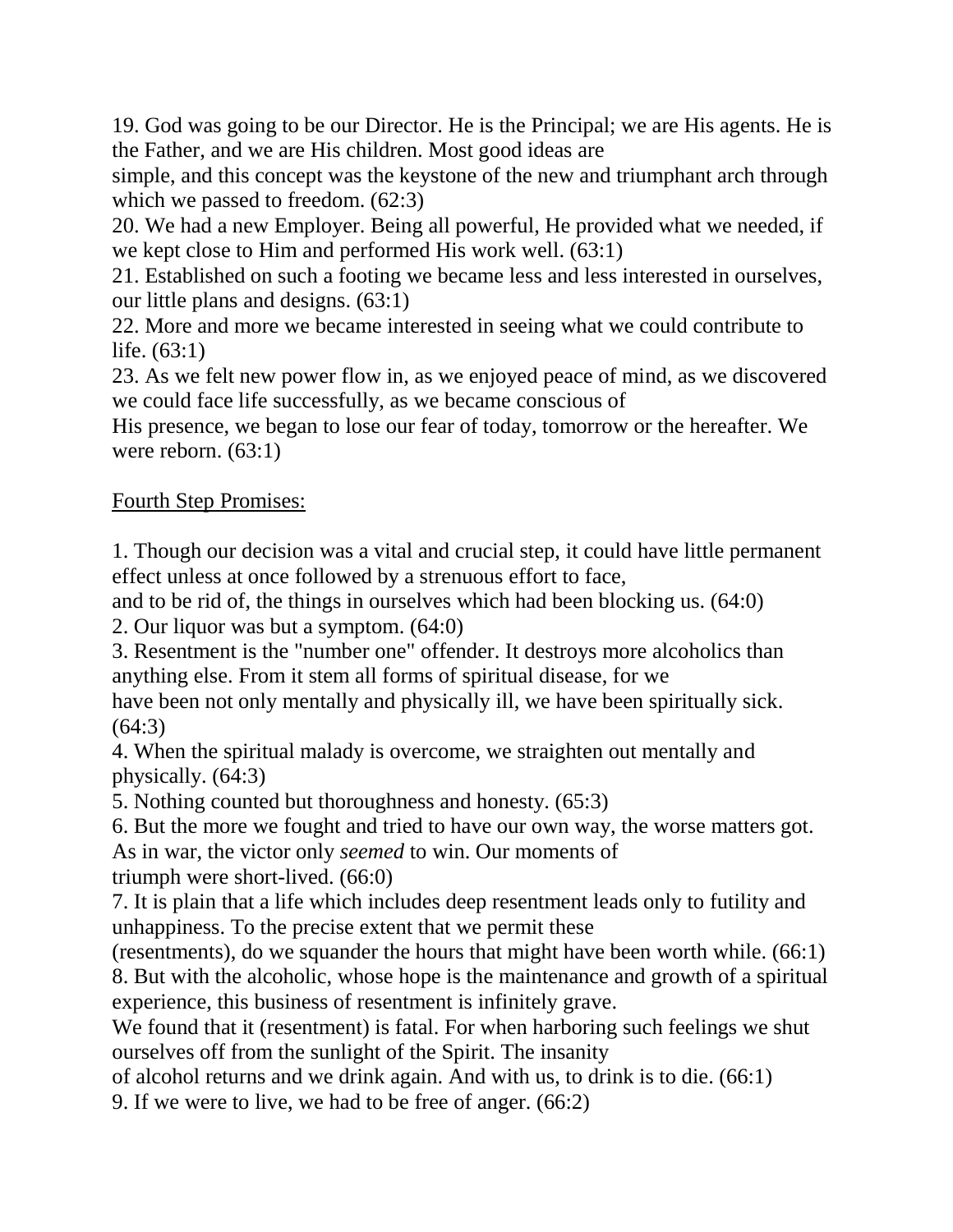10. We turned back to the list, for it held the key to the future. (66:3)

11. We began to see that the world and its people really dominated us. In that state, the wrong-doing of others, fancied or real, had power to

actually kill. (66:3)

12. This was our course: We realized that the people who wronged us were perhaps spiritually sick.

13. Though we did not like their symptoms and the way these disturbed us, they, like ourselves, were sick too. (66:4)

14. We cannot be helpful to all people, but at least God will show us how to take a kindly and tolerant view of each and every one. (67:4)

15. "Fear" This short word somehow touches about every aspect of our lives. It was an evil and corroding thread; the fabric of our existence

was shot through with it. It set in motion trains of circumstances which brought us misfortune. (67:3)

16. Just to the extent that we do as we think He would have us, and humbly rely on Him, does He enable us to match calamity with serenity.

(68:2)

17. We ask Him to remove our fear and direct our attention to what He would have us be. At once, we commence to outgrow fear. (68:3)

18. If we are sorry for what we have done, and have the honest desire to let God take us to better things, we believe we will be forgiven and

will have learned our lesson. (70:1)

19. If we are not sorry, and our conduct continues to harm others, we are quite sure to drink. (70:1)

20. If we have been thorough about our personal inventory, we have written down a lot. (70:3)

21. We have listed and analyzed our resentments. (70:3)

22. We have begun to comprehend their futility and their fatality. (70:3)

23. We have commenced to see their terrible destructiveness. (70:3)

24. We have begun to learn tolerance, patience and good will toward all men, even our enemies, for we look on them as sick people. (70:3)

25. We have listed the people we have hurt by our conduct, and are willing to straighten out the past if we can. (70:3)

Fifth Step Promises:

1. In actual practice, we usually find a solitary self-appraisal insufficient. (72:2)

2. If we skip this vital step, we may not overcome drinking. (72:2)

3. They took inventory all right, but hung on to some of the worst items in stock. They only *thought* they had lost their egoism and fear; they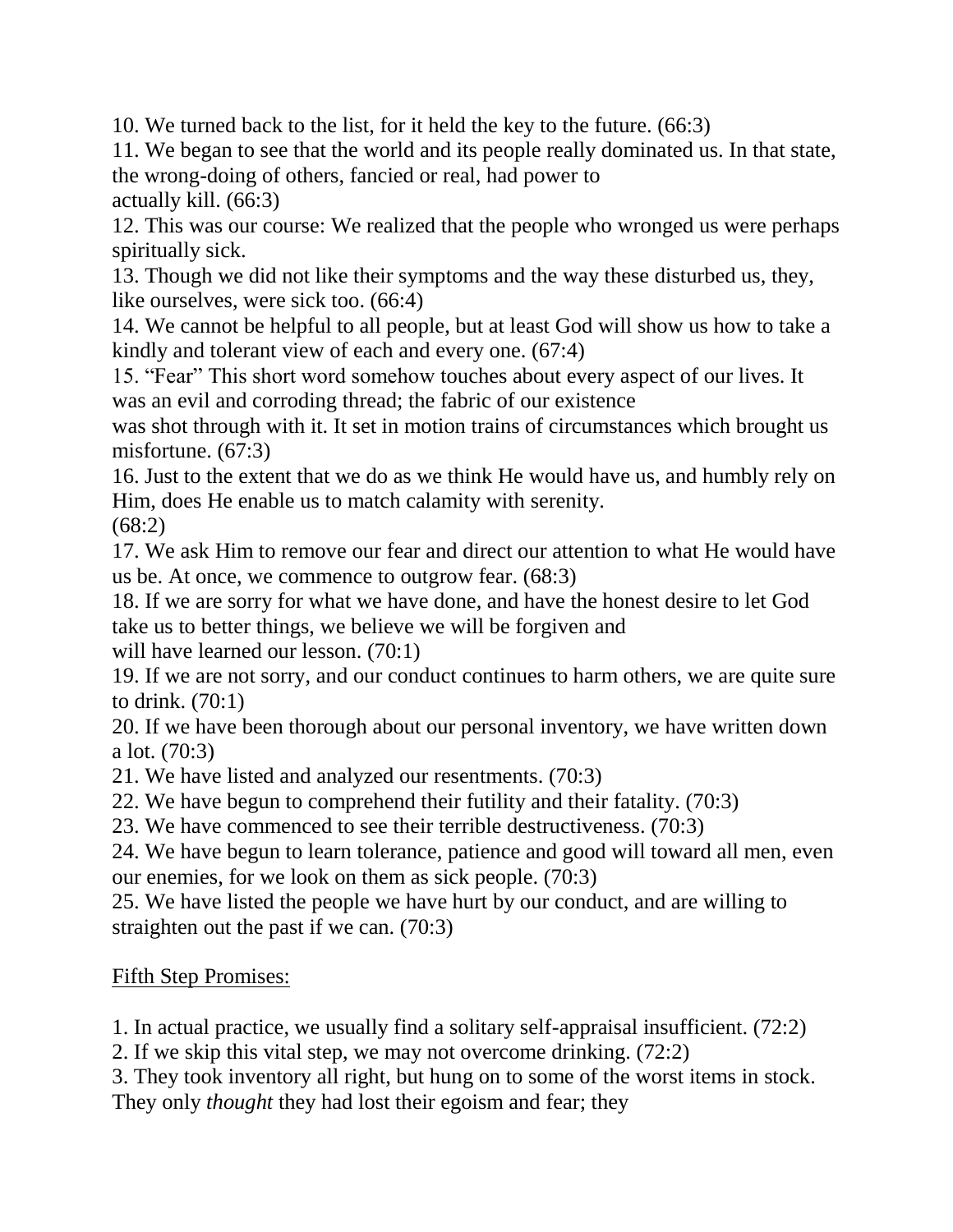only *thought* they had humbled themselves. But they had not learned enough of humility, fearlessness and honesty, in the sense we find it

necessary, until they told someone else all their life story. (73:0)

4. We must be entirely honest with somebody if we expect to live long or happily in this world. (73:4)

5. Once we have taken this step, withholding nothing, we are delighted. (75:2)

6. We can look the world in the eye. (75:2)

7. We can be alone at perfect peace and ease. (75:2)

8. Our fears fall from us. (75:2)

9. We begin to feel the nearness of our Creator. (75:2)

10. We may have had certain spiritual beliefs, but now we begin to have a spiritual experience. (75:2)

11. The feeling that the drink problem has disappeared will often come strongly. (75:2)

12. We feel we are on the Broad Highway, walking hand in hand with the Spirit of the Universe. (75:2)

Sixth Step Promises:

None in the Big Book… See the 12 & 12 for promises.

Seventh Step Promises:

None in the Big Book… See the 12 & 12 for promises.

Eighth Step Promises:

1. Now we need more action, without which we find that "Faith without works is dead." (76:3)

Ninth Step Promises:

1. We are there to sweep off our side of the street, realizing that nothing worth while can be accomplished until we do so, never trying to tell him what he should do. (77:2)

2. If our manner is calm, frank, and open, we will be gratified with the result. (78:0)

3. In nine cases out of ten the unexpected happens. (78:1)

4. Rarely do we fail to make satisfactory progress. (78:1)

5. We must lose our fear of creditors no matter how far we have to go, for we are liable to drink if we are afraid to face them. (78:2)

6. Perhaps there are some cases where the utmost frankness is demanded. No outsider can appraise such an intimate situation. (82:1)

7. Yes, there is a long period of reconstruction ahead. We must take the lead. A remorseful mumbling that we are sorry won't fill the bill at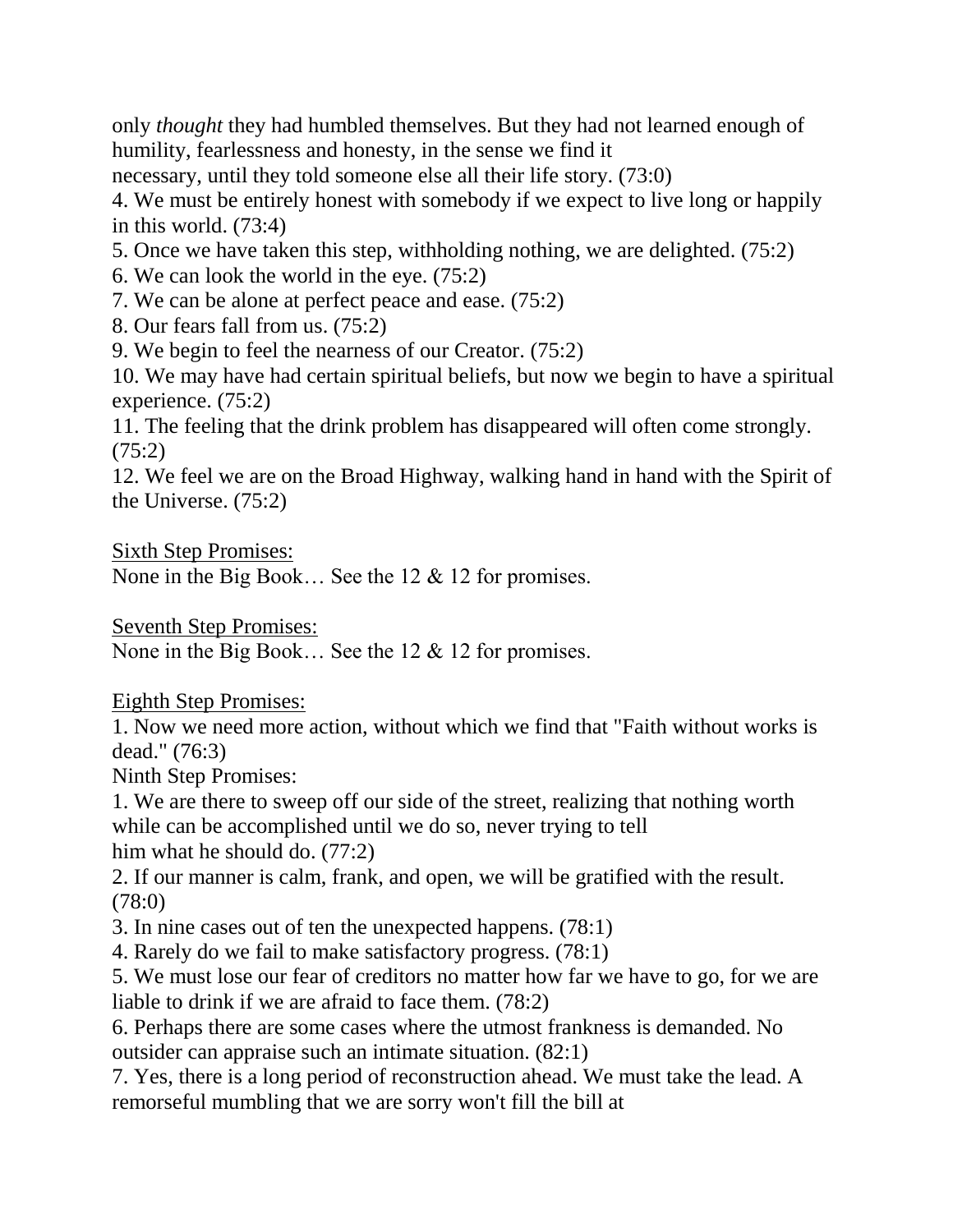all. (83:1)

8. If we are painstaking about this phase of our development, we will be amazed before we are half way through. (83:4)

9. We are going to know a new freedom and a new happiness. (83:4)

10. We will not regret the past nor wish to shut the door on it. (83:4)

11. We will comprehend the word serenity and we will know peace. (83:4)

12. No matter how far down the scale we have gone, we will see how our experience can benefit others. (84:0)

13. That feeling of uselessness and self-pity will disappear. (84:0)

14. We will lose interest in selfish things and gain interest in our fellows. (84:0)

15. Self-seeking will slip away. (84:0)

16. Our whole attitude and outlook upon life will change. (84:0)

17. Fear of people and of economic insecurity will leave us. (84:0)

18. We will intuitively know how to handle situations which used to baffle us. (84:0)

19. We will suddenly realize that God is doing for us what we could not do for ourselves. (84:0)

20. Are these extravagant promises? We think not. They are being fulfilled among us-sometimes quickly, sometimes slowly. They will always materialize if we work for them. (84:1)

Tenth Step Promises:

1. We continue to take personal inventory and continue to set right any new mistakes as we go along. (84:2)

2. We vigorously commenced this way of living as we cleaned up the past. (84:2)

3. We have entered the world of the Spirit. (84:2)

4. Love and tolerance of others is our code. (84:2)

5. We have ceased fighting anything or anyone even alcohol. (84:3)

6. For by this time sanity will have returned. (84:3)

7. We will seldom be interested in liquor. If tempted, we recoil from it as from a hot flame. (84:3)

8. We react sanely and normally, and we will find that this has happened automatically. (85:0)

9. We will see that our new attitude toward liquor has been given us without any thought or effort on our part. It just comes! That is the miracle of it. (85:0)

10. We are not fighting it, neither are we avoiding temptation. (85:0)

11. We feel as though we had been placed in a position of neutrality-safe and protected. (85:0)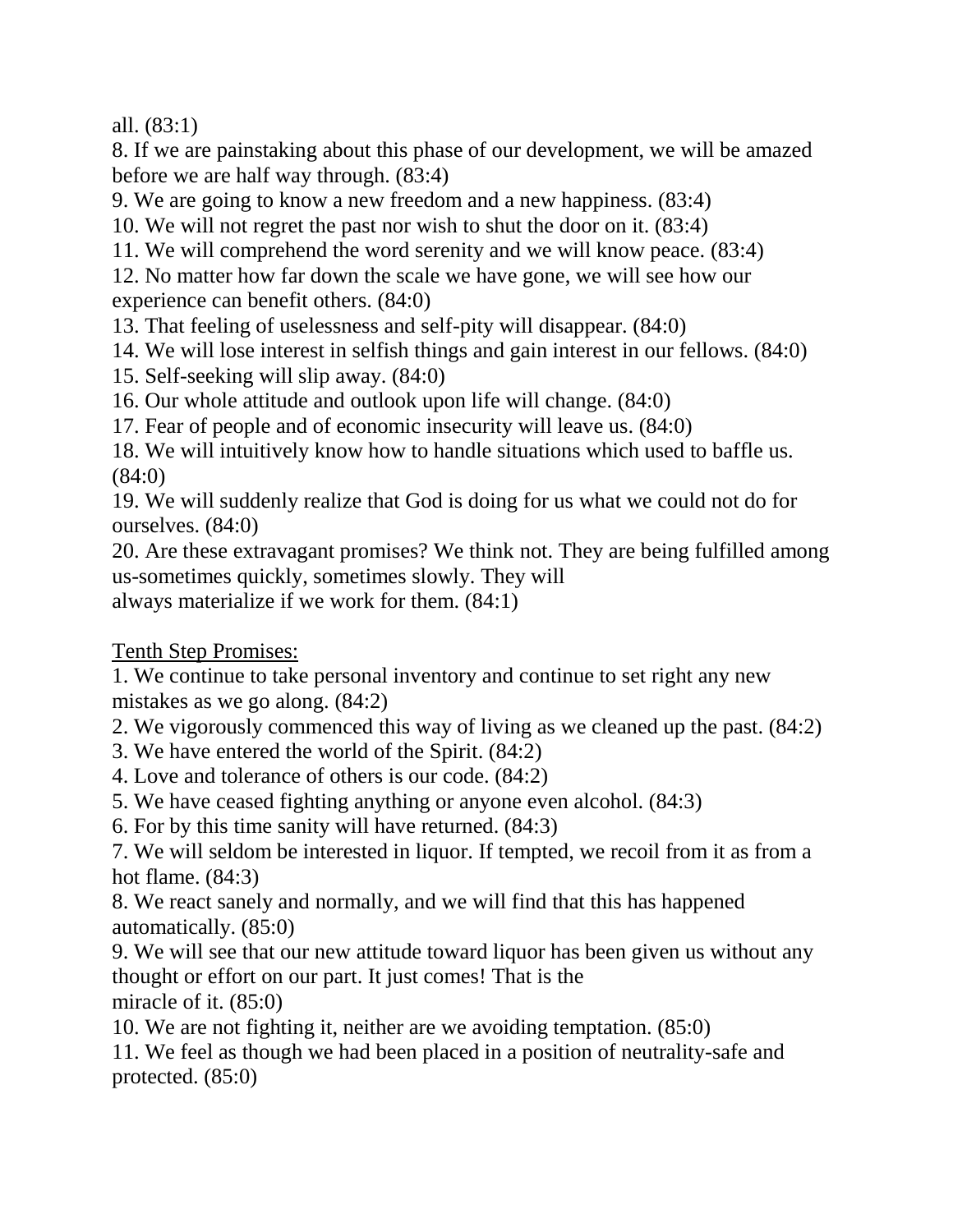12. We have not even sworn off. Instead, the problem has been removed. It does not exist for us. (85:0)

13. We are neither cocky nor are we afraid. (85:0)

14. That is our experience. That is how we react so long as we keep in fit spiritual condition. (85:0)

15. We are headed for trouble if we do, for alcohol is a subtle foe. (85:1)

16. We are not cured of alcoholism. (85:1)

17. What we really have is a daily reprieve contingent on the maintenance of our spiritual condition. (85:1)

18. Every day is a day when we must carry the vision of God's will into all of our activities. (85:1)

19. "How can I best serve Thee-Thy will (not mine) be done." These are thoughts which must go with us constantly.  $(85:1)$ 

20. We can exercise our will power along this line all we wish. It is the proper use of the will.  $(85:1)$ 

21. If we have carefully followed directions, we have begun to sense the flow of His Spirit into us. (85:2)

22. To some extent we have become God-conscious. (85:2)

23. We have begun to develop this vital sixth sense. But we must go further and that means more action. (85:2)

5

Eleventh Step Promises:

1. We shouldn't be shy on this matter of prayer. Better men than we are using it constantly. It works, if we have the proper attitude and work at it. (85:3)

2. We ask God to direct our thinking, especially asking that it be divorced from self-pity, dishonest or self-seeking motives. Under these

conditions we can employ our mental faculties with assurance, for after all God gave us brains to use. (86:2)

3. Our thought-life will be placed on a much higher plane when our thinking is cleared of wrong motives. (86:2)

4. We are often surprised how the right answers come after we have tried this for a while. (86:3)

5. What used to be the hunch or the occasional inspiration gradually becomes a working part of the mind. (87:0)

6. Nevertheless, we find that our thinking will, as time passes, be more and more on the plane of inspiration. We come to rely upon it. (87:0)

7. We are careful never to pray for our own selfish ends. Many of us have wasted a lot of time doing that and it doesn't work. (87:1)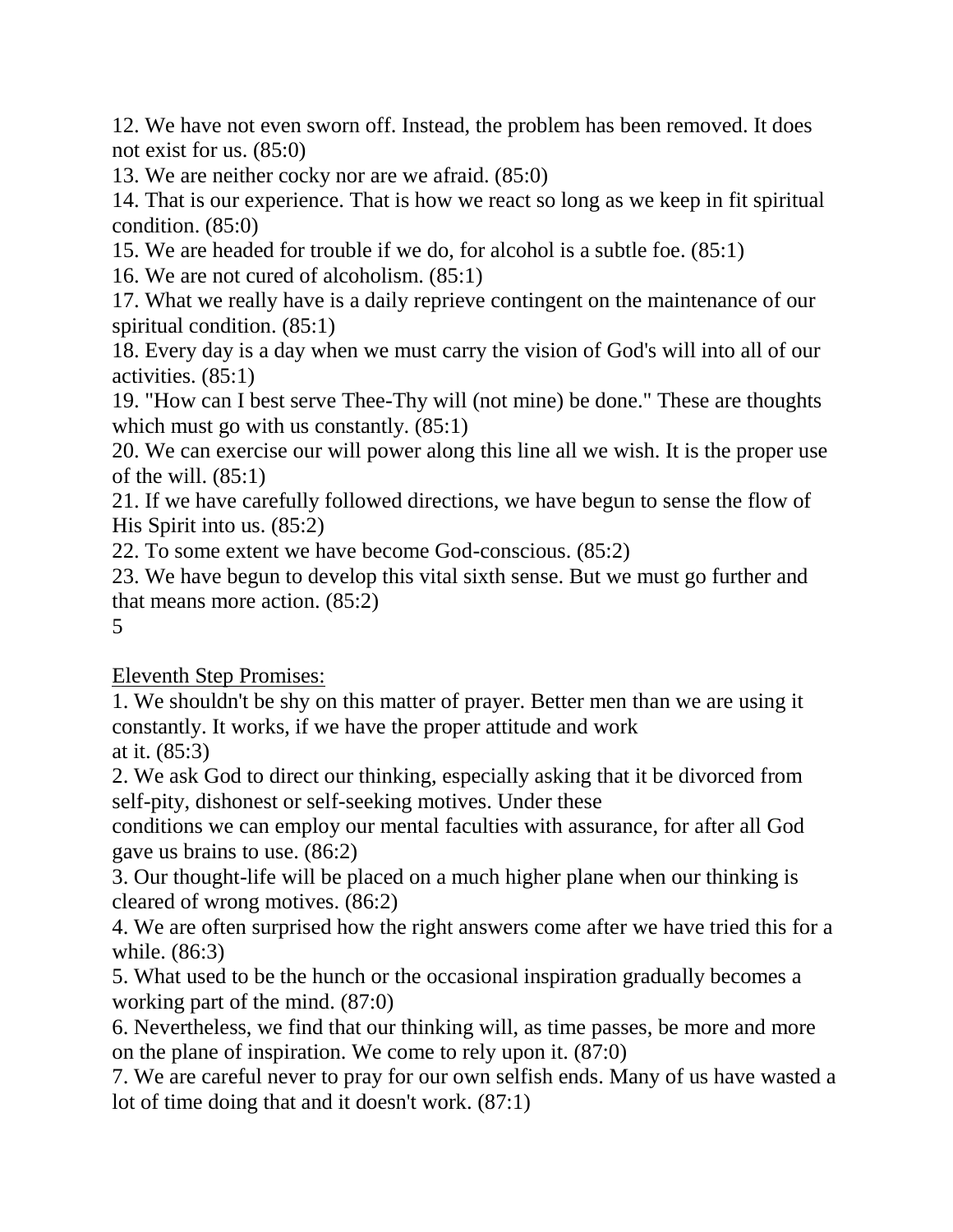8. We constantly remind ourselves we are no longer running the show, humbly saying to ourselves many times each day "Thy will be done."

We are then in much less danger of excitement, fear, anger, worry, self-pity, or foolish decisions. (87:3)

9. We become much more efficient. (88:0)

10. We do not tire so easily, for we are not burning up energy foolishly as we did when we were trying to arrange life to suit ourselves.  $(88:0)$ 

11. It works-it really does. (88:1)

12. "Faith without works is dead." (88:3)

Twelfth Step Promises:

1. Practical experience shows that nothing will so much insure immunity from drinking as intensive work with other alcoholics. It works

when other activities fail. (89:1)

2. Carry this message to other alcoholics! You can help when no one else can. (89:1)

3. You can secure their confidence when others fail. (89:1)

4. Life will take on new meaning. (89:2)

5. Frequent contact with newcomers and with each other is the bright spot of our lives. (89:2)

6. Unfortunately a lot of prejudice exists. You will be handicapped if you arouse it. (89:3)

7. Ministers and doctors are competent and you can learn much from them if you wish, but it happens that because of your own drinking

experience you can be uniquely useful to other alcoholics. (89:3)

8. To be vital, faith must be accompanied by self sacrifice and unselfish, constructive action. (93:2)

9. You should not be offended if he wants to call it off, for he has helped you more than you have helped him. (94:1)

10. You will be most successful with alcoholics if you do not exhibit any passion for crusade or reform. (95:1)

11. We have no monopoly on God; we merely have an approach that worked with us. (95:4)

12. Helping others is the foundation stone of your recovery. (97:1)

13. A kindly act once in a while isn't enough. You have to act the Good Samaritan every day, if need be. (97:1)

14. The men who cry for money and shelter before conquering alcohol, are on the wrong track. (98:0)

15. Some of us have taken very hard knocks to learn this truth: job or no job-wife or no wife-we simply do not stop drinking so long as we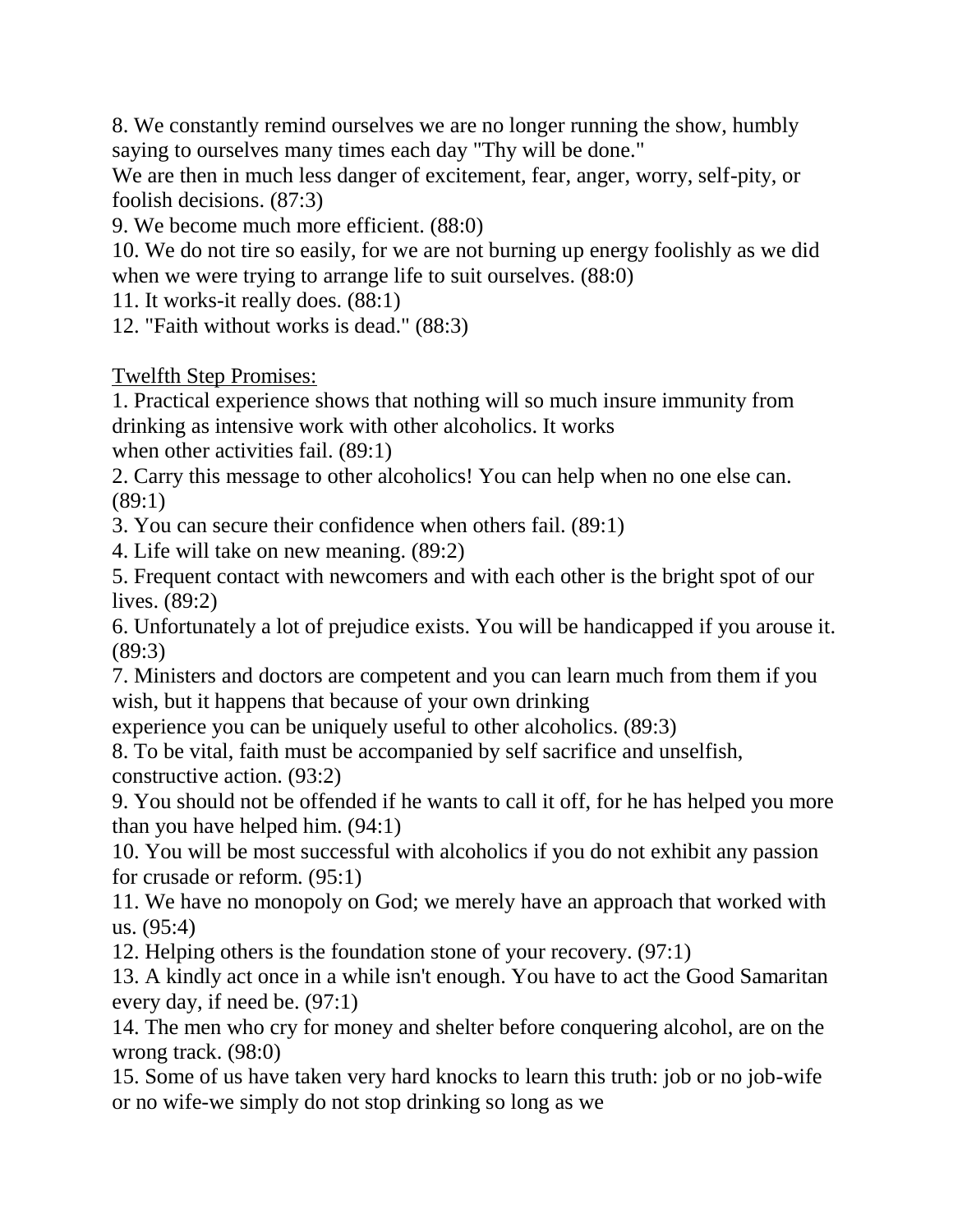place dependence upon other people ahead of dependence on God. (98:1)

16. Burn the idea into the consciousness of every man that he can get well regardless of anyone. The only condition is that he trust in God and clean house. (98:2)

17. Remind the prospect that his recovery is not dependent upon people. It is dependent upon his relationship with God. (99:3)

18. If you persist, remarkable things will happen. (100:1)

19. When we look back, we realize that the things which came to us when we put ourselves in God's hands were better than anything we could

have planned. (100:1)

20. Follow the dictates of a Higher Power and you will presently live in a new and wonderful world, no matter what your present

circumstances! (100:1)

21. Assuming we are spiritually fit, we can do all sorts of things alcoholics are not supposed to do. (100:4)

22. An alcoholic who cannot meet them, still has an alcoholic mind; there is something the matter with his spiritual status. (101:1)

23. In our belief any scheme of combating alcoholism which proposes to shield the sick man from temptation is doomed to failure. (101:2)

24. At a proper time and place explain to all your friends why alcohol disagrees with you. If you do this thoroughly, few people will ask you to drink. (102:1)

25. Keep on the firing line of life with these motives and God will keep you unharmed. (102:2)

26. We would not even do the cause of temperate drinking any good, for not one drinker in a thousand likes to be told anything about alcohol

by one who hates it. (103:1)

27. After all, our problems were of our own making. Bottles were only a symbol. (103:3)

28. Besides, we have stopped fighting anybody or anything. We have to! (103:3)

Miscellaneous Promises:

1. The power of God goes deep! (114:1)

2. If God can solve the age-old riddle of alcoholism, He can solve your problems too. (116:2)

3. You will lose the old life to find one much better. (120:0)

4. All problems will not be solved at once. Seed has started to sprout in a new soil, but growth has only begun. In spite of your new-found

happiness, there will be ups and downs. Many of the old problems will still be with you. This is as it should be. (117:1)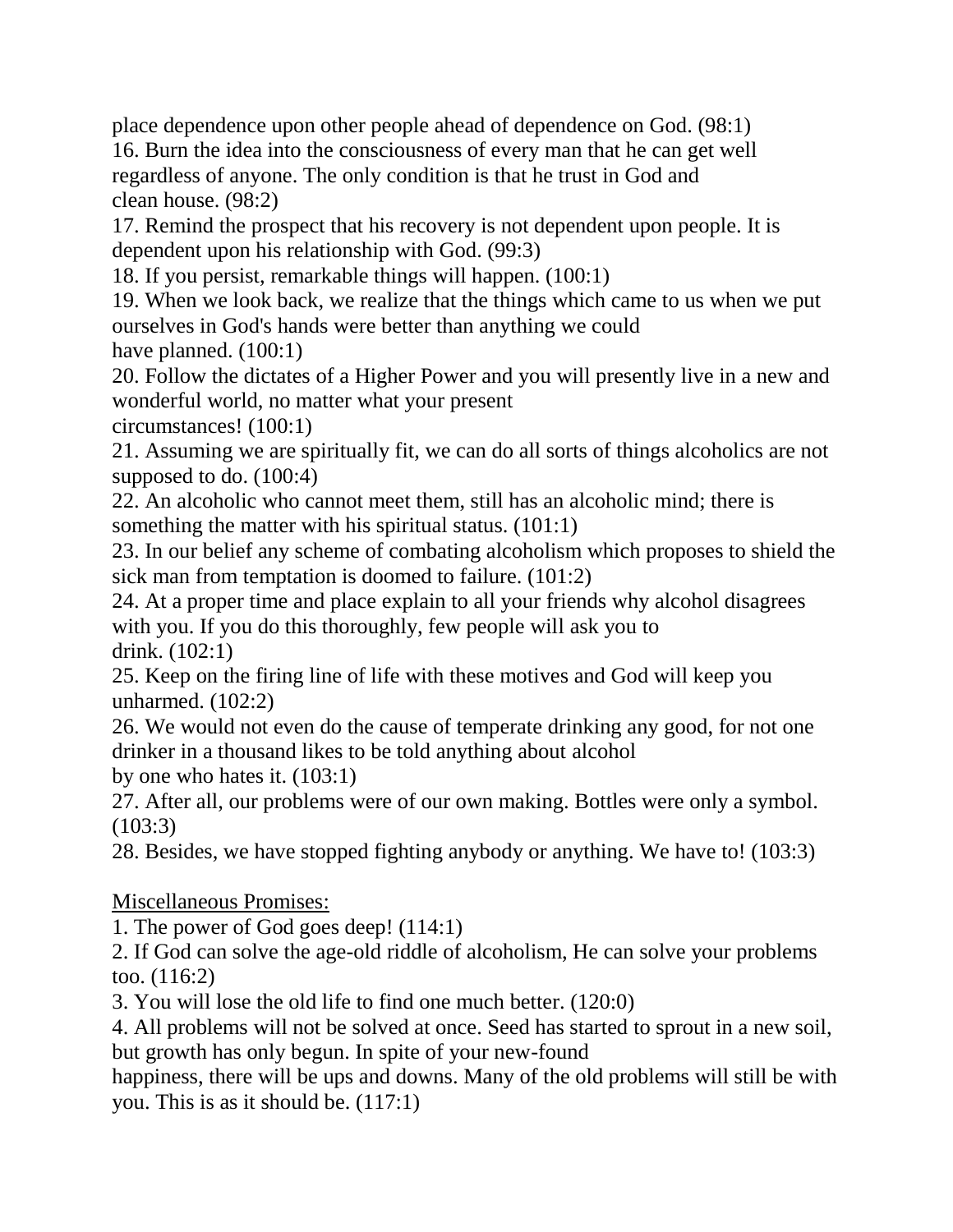5. The faith and sincerity of both you and your husband will be put to the test. These work-outs should be regarded as part of your education, for thus

you will be learning to live. You will make mistakes, but if you are in earnest they will not drag you down. Instead, you will capitalize them. A

better way of life will emerge when they are overcome. (117:2)

6. You and your husband will find that you can dispose of serious problems easier than you can the trivial ones. (118:1)

6

7. Patience, tolerance, understanding and love are the watchwords. Show him these things in yourself and they will be reflected back to you from him. (118:2)

8. Live and let live is the rule. If you both show a willingness to remedy your own defects, there will be little need to criticize each other.

(118:2)

9. Both of you will awaken to a new sense of responsibility for others. (119:2) 10. We grow by our willingness to face and rectify errors and convert them into assets. The alcoholic's past thus becomes the principal asset of

the family and frequently it is almost the only one! (124:1)

11. Cling to the thought that, in God's hands, the dark past is the greatest possession you have-the key to life and happiness for others. With it you can avert death and misery for them. (124:2)

12. We alcoholics are sensitive people. It takes some of us a long time to outgrow that serious handicap. (125:2)

13. But we aren't a glum lot. If newcomers could see no joy or fun in our existence, they wouldn't want it. We absolutely insist on enjoying

life. We try not to indulge in cynicism over the state of the nations, nor do we carry the world's troubles on our shoulders. (132:1)

14. We have recovered, and have been given the power to help others. (132:2)

15. We have three little mottoes which are apropos. Here they are: First Things First, Live and Let Live, Easy Does It.(135:4)

16. The greatest enemies of us alcoholics are resentment, jealousy, envy, frustration, and fear. (145:3)

17. As a class, alcoholics are energetic people. They work hard and they play hard.  $(146:1)$ 

18. Yes, there is a substitute and it is vastly more than that. It is a fellowship in Alcoholics Anonymous. (152:2)

19. There you will find release from care, boredom and worry. (152:2)

20. Your imagination will be fired. (152:2)

21. Life will mean something at last. (152:2)